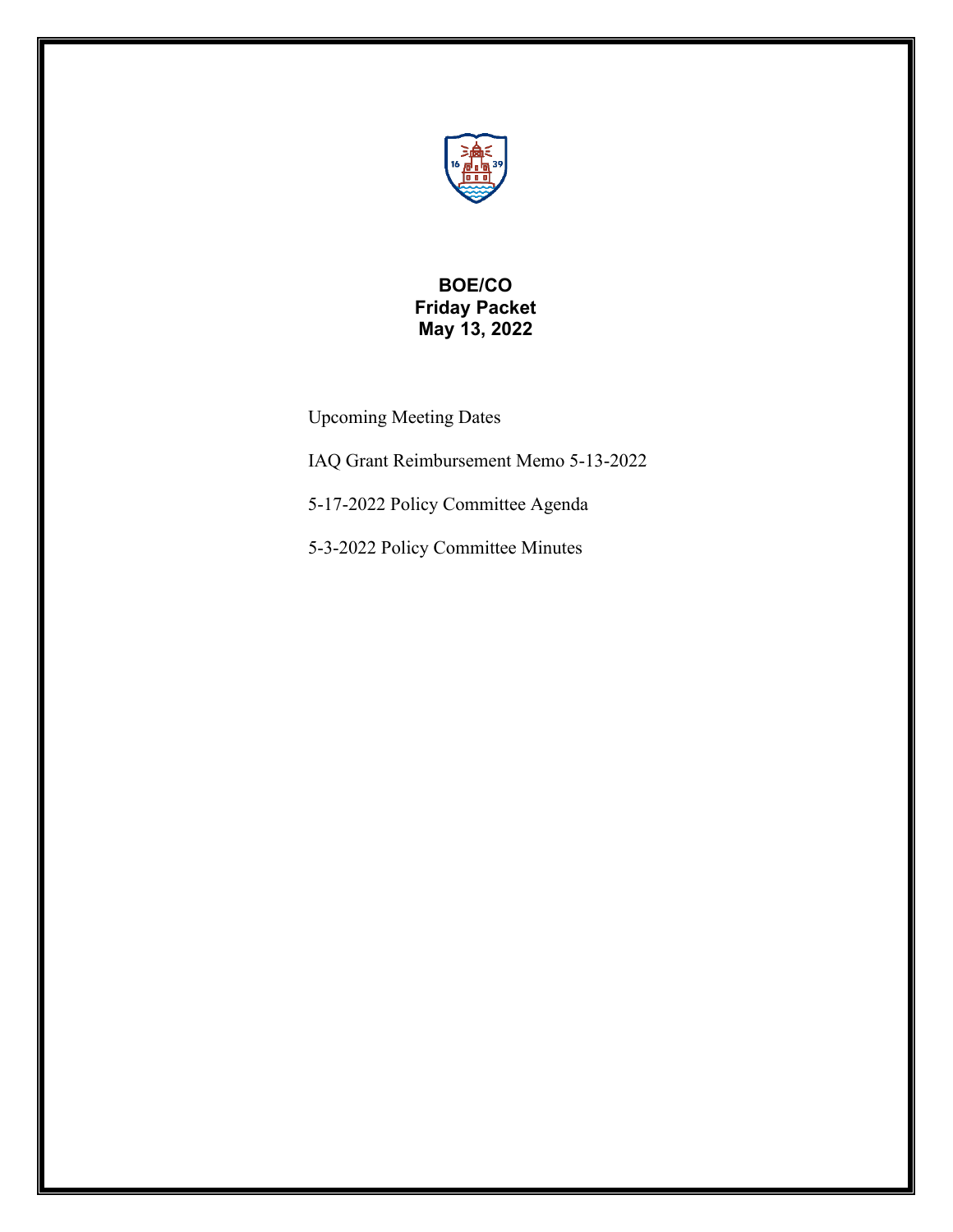

Upcoming Board of Education Meeting Dates **2022**

| <b>May 17</b> | 5:00 PM                   | <b>Policy Committee Meeting</b><br><b>Superintendent Conference Room</b><br>501 Kings Hwy East                                              |
|---------------|---------------------------|---------------------------------------------------------------------------------------------------------------------------------------------|
| May 18        | 2:30 PM                   | <b>Facilities Committee Meeting</b><br><b>Superintendent Conference Room</b><br>501 Kings Hwy East                                          |
| May 24        | 6:00 PM<br><b>7:00 PM</b> | Special Meeting<br>Musician/Athlete Recognition<br>Superintendent/CABE Awards<br>Roger Ludlowe Middle School Auditorium<br>689 Unquowa Road |
| <b>May 25</b> | 7:30 PM                   | <b>Special Meeting</b><br><b>CO Board Room</b><br>501 Kings Hwy East                                                                        |
| June 1        | 3:30 PM                   | Finance and Budget Committee Meeting<br><b>Superintendent Conference Room</b><br>501 Kings Hwy East                                         |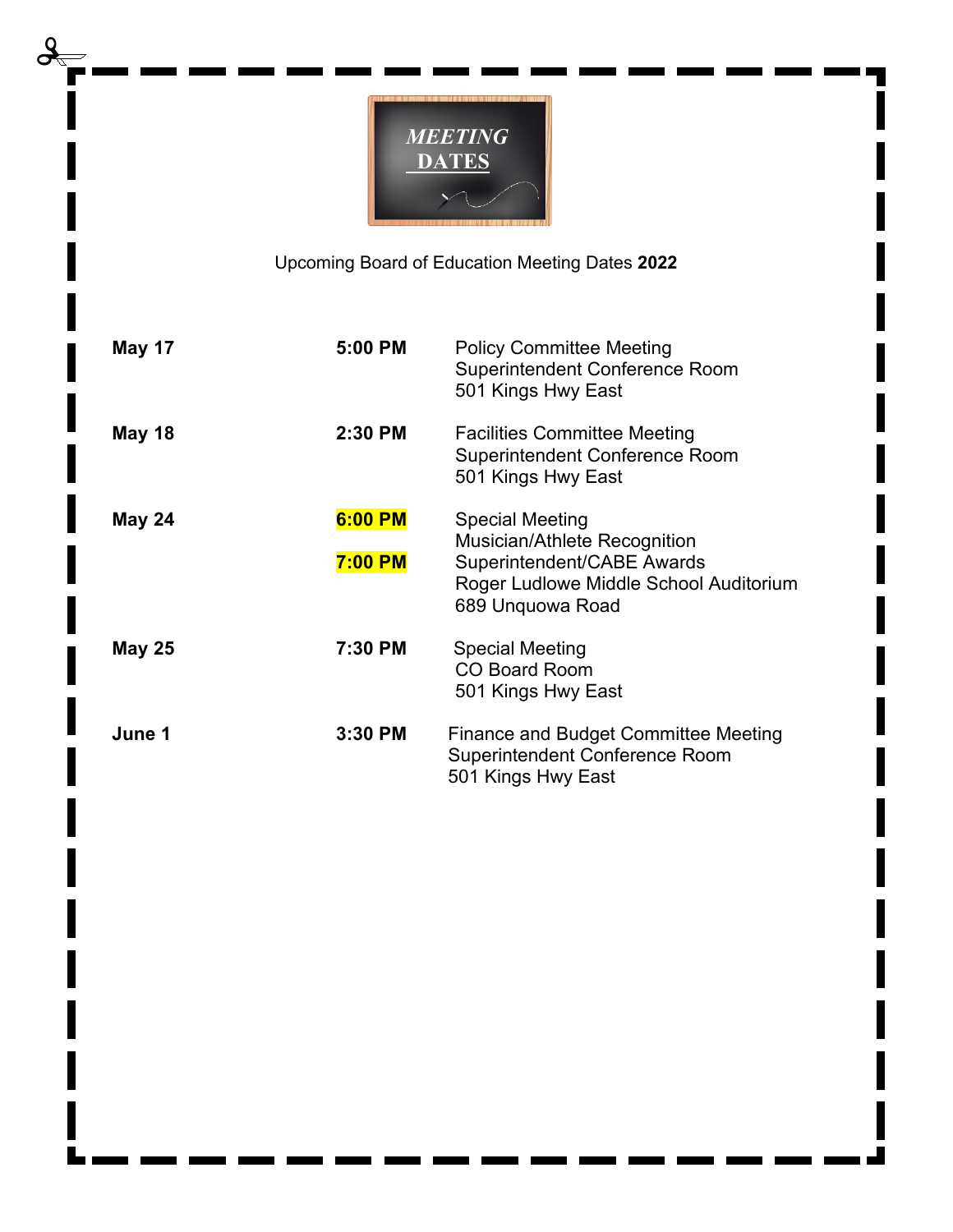

# Superintendent Memorandum

| Board of Education                      |
|-----------------------------------------|
| Mike Cummings                           |
| May 13, 2022                            |
| IAQ Grant Reimbursement for A/C Project |
|                                         |

At the May 5, 2022 BoF meeting, we were asked if the A/C project would qualify for state reimbursement from the Governor's proposed \$75 million indoor air quality improvement grant for school districts. We are still waiting on the details for the application process, and have received preliminary information that this grant will be handled through the OSCG&R office. Robert Celmer, OSCG&R, informed us that he believes the application process will be similar to the non-priority school construction projects (e.g., roof replacement project). This would require:

- 1. Ed Specs
- 2. Three Resolutions
- 3. Certified Funding
- 4. Certified Meeting Minutes
- 5. Project Estimates
- 6. Security Plan approval letter from DEMHS

The OSCR&R office believes they will receive more information after the July 4<sup>th</sup> holiday. We will stay on this and reach back out after the holiday.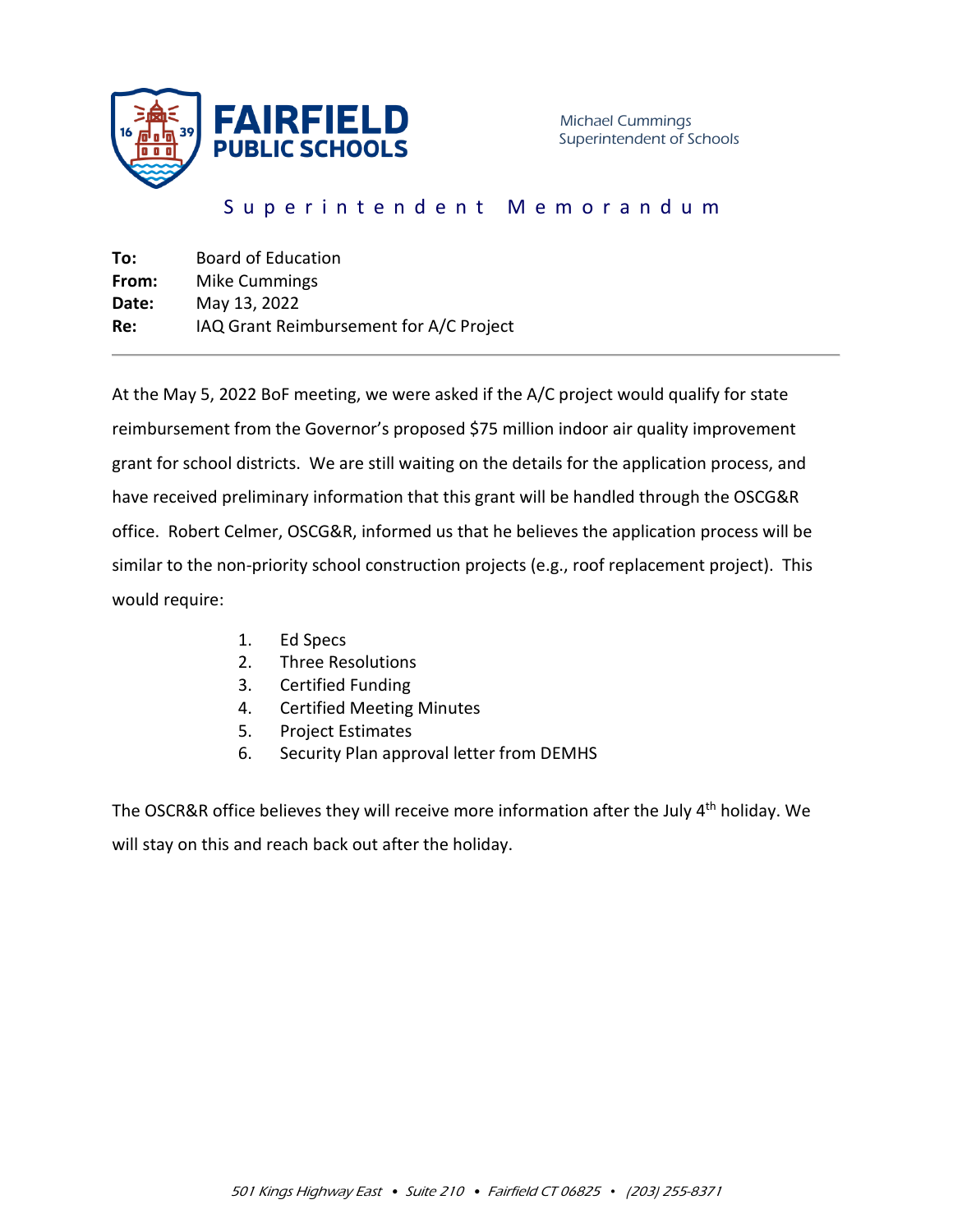## BOARD OF EDUCATION FAIRFIELD PUBLIC SCHOOLS FAIRFIELD, CT

## **Policy Committee Meeting Tuesday, May 17, 2022** 5:00 PM 501 Kings Highway East

To listen via your phone, call 408-418-9388, and use Meeting Access code: 233 822 04043

#### **Agenda**

- I. Call to Order
- II. Approval of May 3, 2022 meeting minutes
- III. Policy
- a. Discussion 6141.51 Advanced Courses or Programs
- b. Discussion 6141.52 Challenging Curriculum
- c. Discussion 6172.1 Gifted and Talented Students
- d. Discussion 5118 Non-Resident School Attendance
- e. Clarification of Edits for Policies 3280, 1324, and 1230

#### IV. Future Items

- a. Homework Policy
- b. Attendance
- c. FAFSA Completion Report
- d. Instruction General 6010
- V. Open Discussion/Public Comment
- VI. Adjournment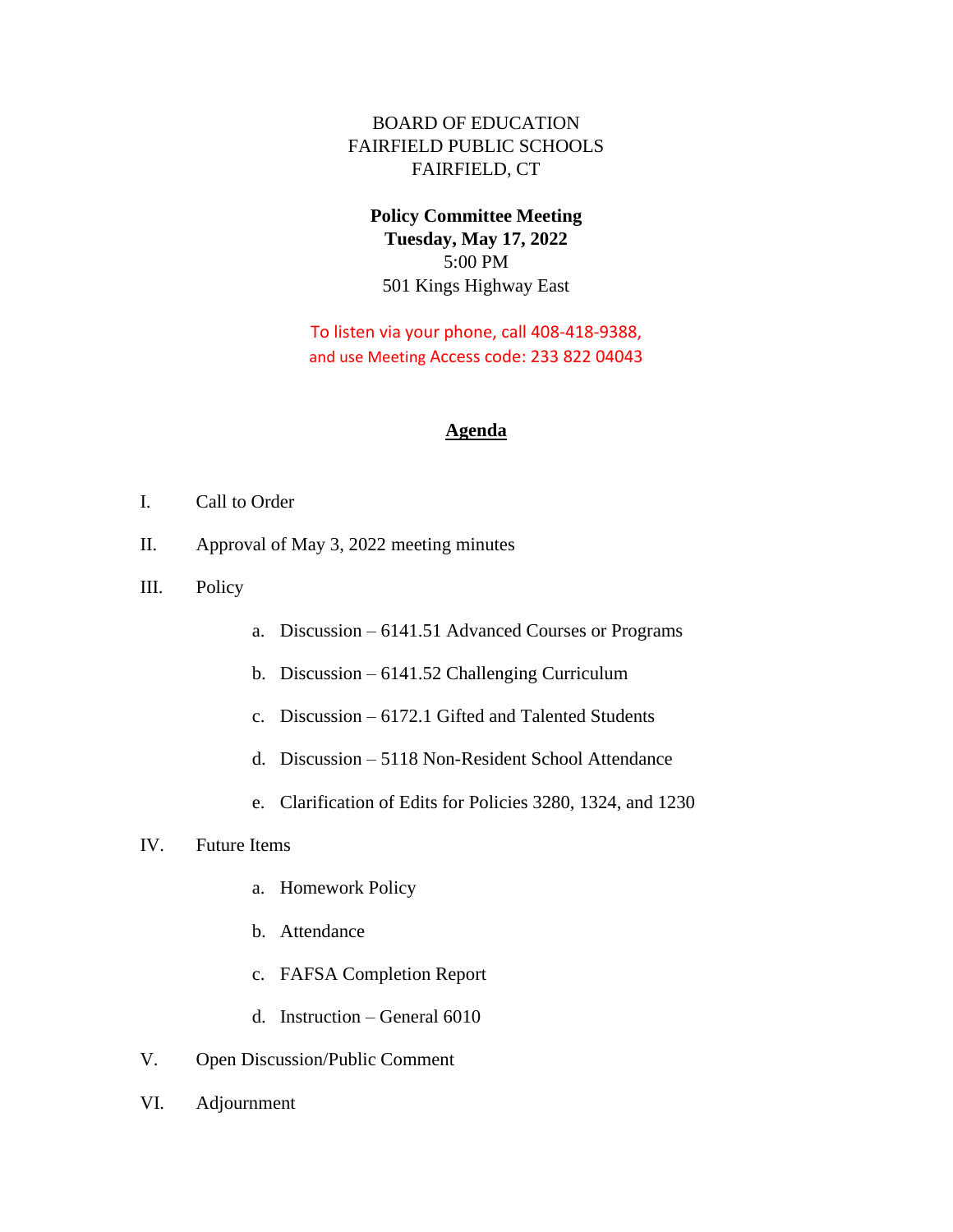Future Meetings: June  $7<sup>th</sup>$ , June  $21<sup>st</sup>$ , August  $30<sup>th</sup>$ , September  $6<sup>th</sup>$ , September  $20<sup>th</sup>$ , October  $3<sup>rd</sup>$ , October  $18<sup>th</sup>$ , November  $1<sup>st</sup>$ , November  $22<sup>nd</sup>$ , December  $6<sup>th</sup>$ .

All meetings will be held at 501 Kings Highway East, Superintendent's Conference Room unless otherwise noted.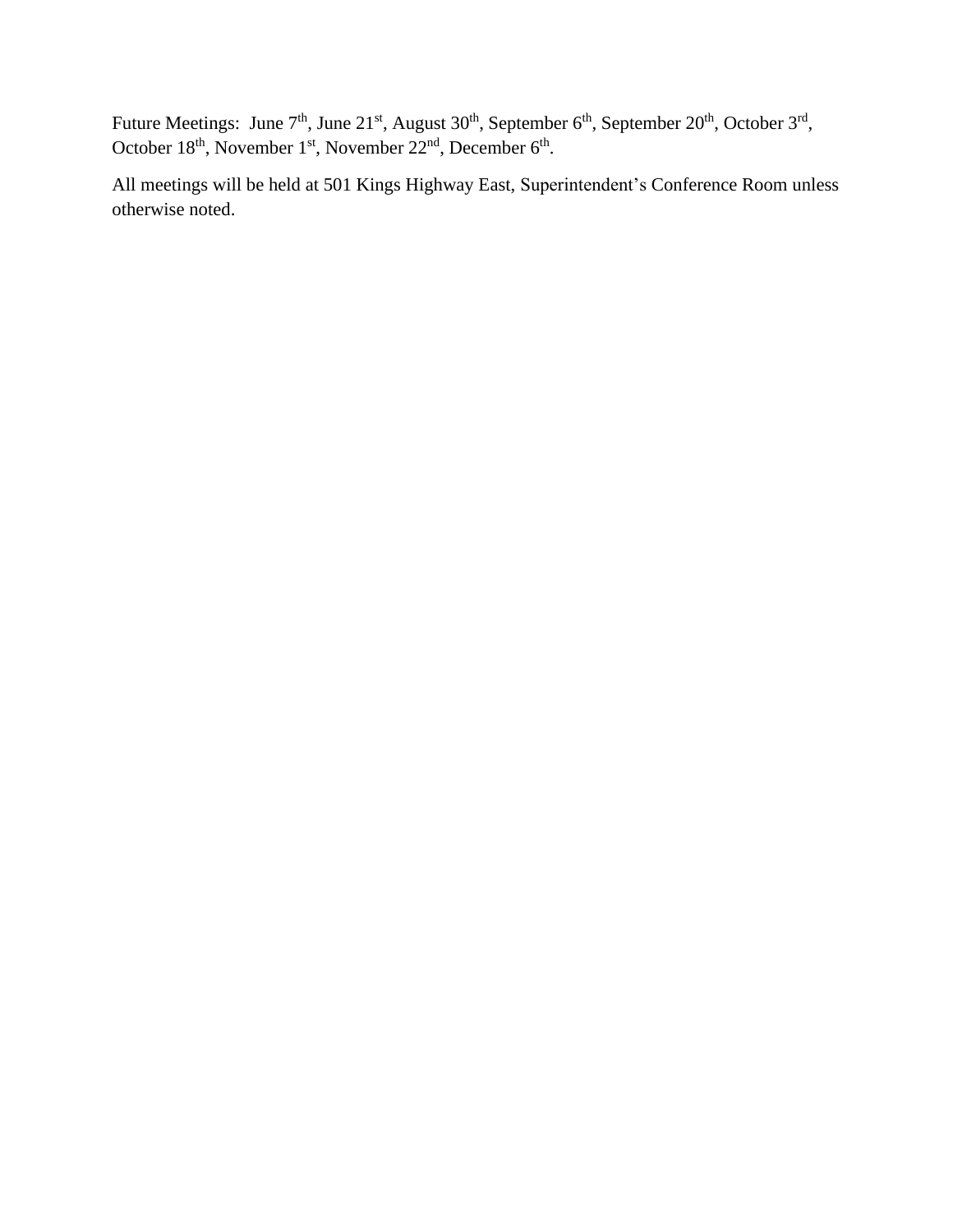## BOARD OF EDUCATION FAIRFIELD PUBLIC SCHOOLS FAIRFIELD, CT

## **Policy Committee Meeting Minutes Tuesday, May 3, 2022** 5:00 PM

#### **In Attendance:**

Mr. Michael Cummings (until 5:28pm) Dr. James Zavodjancik (until 7:31pm), Ms. Courtney LeBorious, Ms. Jennifer Maxon-Kennelly, Ms. Jennifer Jacobsen, Ms. Carol Guernsey, Ms. Katie Flynn – PTA Council President-Elect, Ms. Kristen Hardiman

Call to Order – Ms. Maxon-Kennelly called meeting to order at 5:03pm.

Approval of April 5, 2022 meeting minutes – Approved with changes 3-0 vote.

#### **Policy:**

Discussion – Grading Policy

Mr. Cummings stated high school staff is meeting on May 24th and also on May 31st, professional development day, to work on the reassessment piece of this policy.

Mr. Cummings suggested item II, (C) be changed to 10 school days instead of 5 school days for formative assessments to remain consistent with the language in item II, (B) for summative assessments.

Mr. Cummings would like the committee to look at the language in item III, (D1) regarding late work resulting from an excused absence. Ms. Maxon-Kennelly stated this item will be revisited for a possible revision. Ms. Jacobsen suggested the Attendance Policy be referenced in this section since the section addresses absences.

Ms. Guernsey asked Mr. Cummings if a small group of students can be given the draft of the grading policy for feedback. Mr. Cummings stated this can be done the first week of June in the schools and will be arranged by school administrators.

Ms. Jacobsen stated there is no reference to extra credit opportunities in this draft. Ms. Jacobsen emphasized extra credit opportunities should be consistent across course sections. Mr. Cummings stated he will add extra credit opportunities to item III.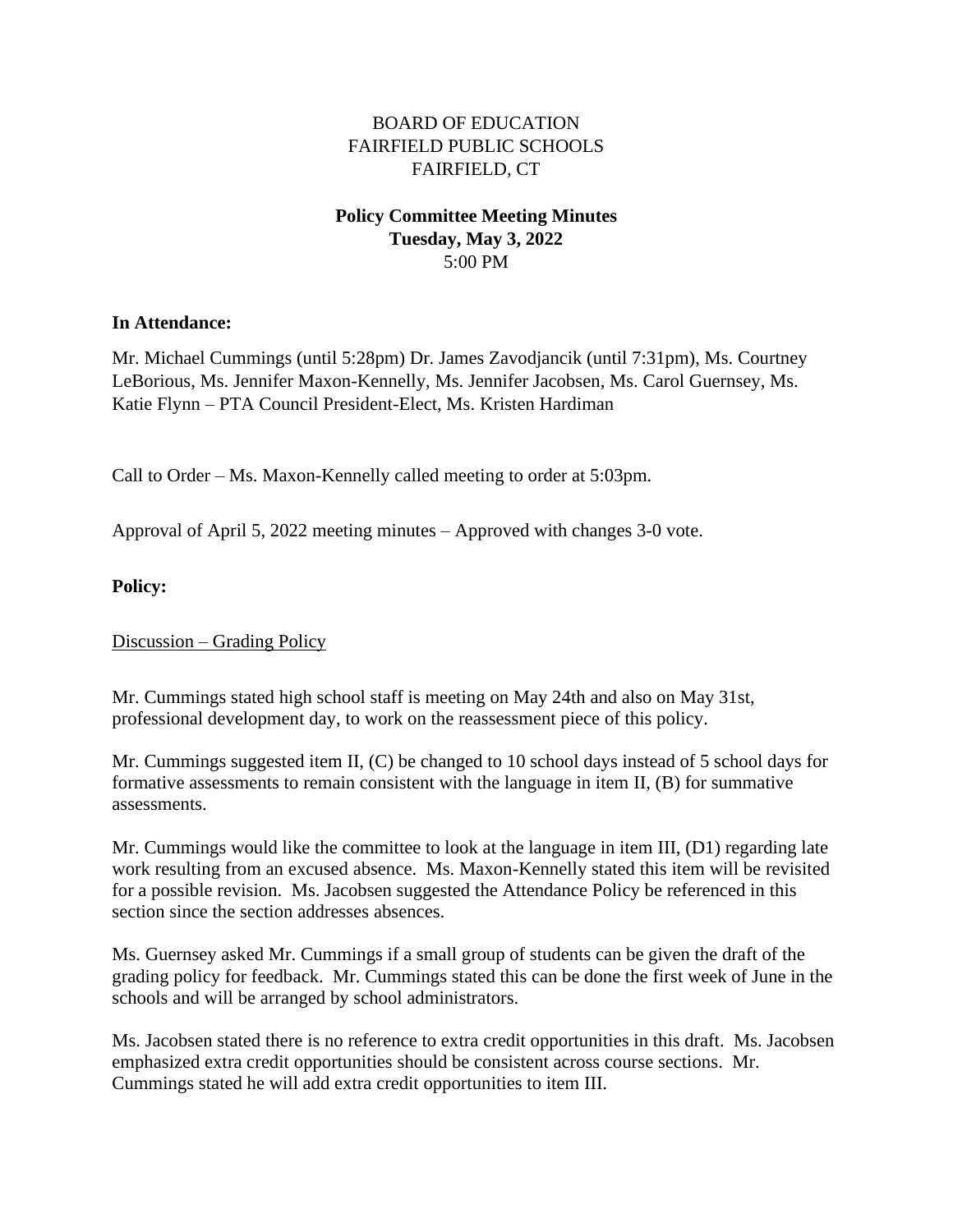#### Discussion – 5118 Non-Resident School Attendance

Ms. Maxon-Kennelly asked Ms. LeBorious if the Finance Committee provided the figures on the Tuition and Fee Calculations page. Ms. LeBorious stated these figures are the published figures available. Ms. Guernsey asked Ms. LeBorious how these figures evolved. Ms. LeBorious stated she asked the Finance Committee for feedback and, initially, they wanted the figures to be high. Ms. LeBorious stated this is standard language used by other districts. Ms. LeBorious also stated she discussed percentages with the Finance Committee, and provided them examples of 20%, 25%, and 30%. Ms. LeBorious stated there was conversation around retention and attracting teachers; therefore, the Finance Committee felt this plan was sufficient. Ms. LeBorious stated the Finance Committee did not vote; however, they were all in agreement at the end. Ms. LeBorious also stated Finance Chairman, Mr. Peterson, provided samples from other districts and the 30% per pupil expenditure was right in the middle.

Ms. Jacobsen suggested the policy include language around incurring additional costs if the student participates in sports, extracurricular activities, including gifted students. Ms. Maxon-Kennelly suggested language be changed to include "The guardian will be charged any excess costs for programs and services provided beyond the general education curriculum and *extra curriculum offerings* in addition to the base tuition rate."

Ms. Maxon-Kennelly also suggested language change to the sentence, "When a student is accepted into a *PPT determined* special education program…..."

Ms. Maxon-Kennelly will check with CABE to see if policies 3240 and 5111 are needed any longer since the topics of those policies are covered under this policy.

Ms. Maxon-Kennelly will work on formatting and correcting sections in this policy.

Ms. LeBorious stated she will work with Dr. Parrish to edit the regulations so they are ready for the next policy meeting on May  $17<sup>th</sup>$ .

#### Advance Course Participation Data Review

Committee members reviewed the data provided by Dr. Zavodjancik pertaining to the participation in advanced courses.

#### Discussion – 6141.51 Advanced Courses or Programs

Dr. Zavodjancik explained this policy template and policy 6141.52 were just received late last week and are standard language from CABE. Dr. Zavodjancik stated he will edit these policies, so they are ready for the next policy meeting on May  $17<sup>th</sup>$ .

Ms. Jacobsen requested additional language be added to this policy. Ms. Maxon-Kennelly asked Ms. Jacobsen to submit her requested additional language to Dr. Zavodjancik so he can include it in his edited policy for review at the next meeting.